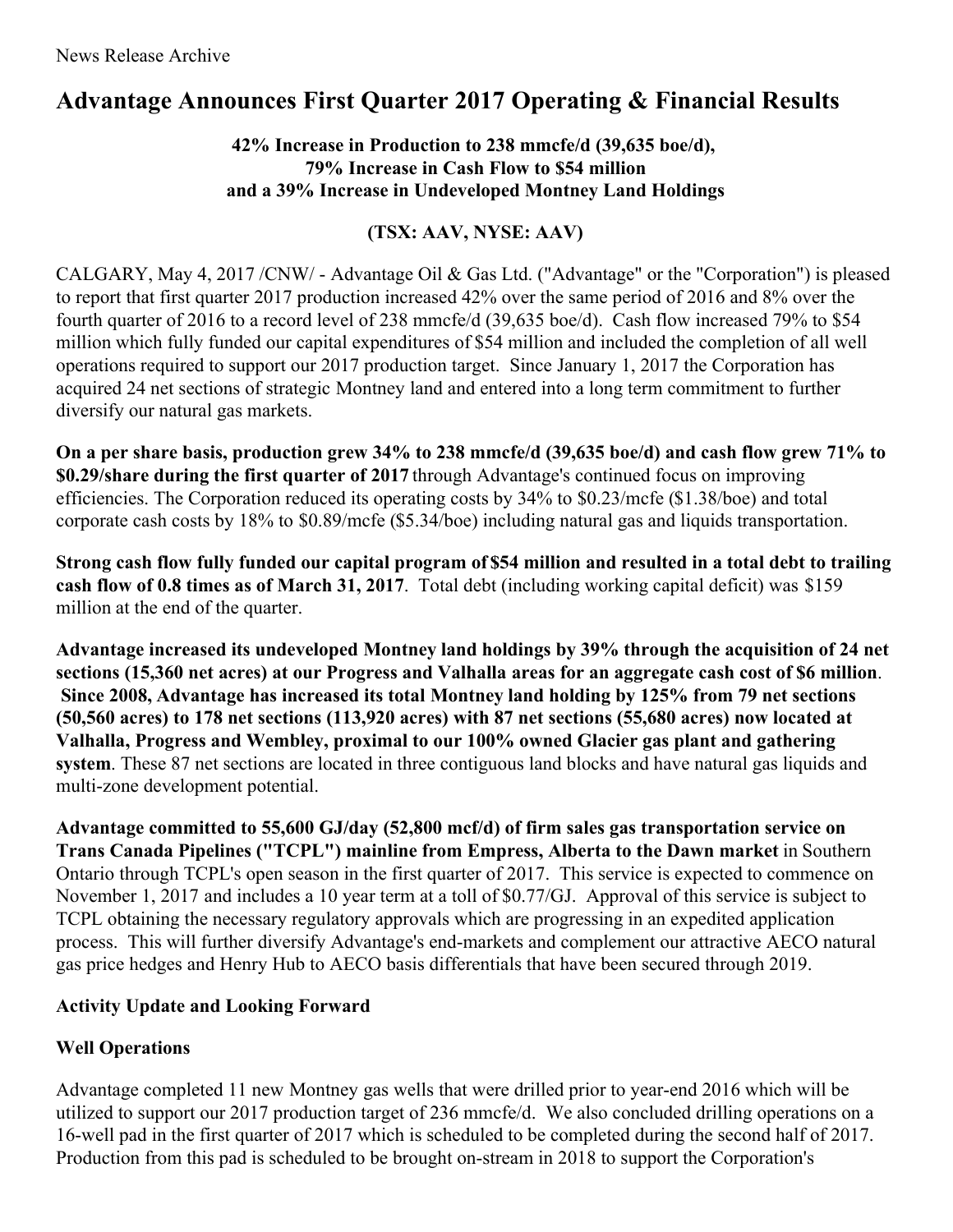development plan growth. The Corporation's current standing well inventory consists of 28 wells of which 11 are drilled and completed and 17 remain uncompleted. Advantage's completed well productivity is estimated to have a combined average 30 day initial production rate ("IP30") of 65 mmcf/d, sufficient to support our 2017 annual production target of 236 mmcfe/d. These completed wells consist of 7 Upper and Lower Montney wells and 4 Middle Montney wells.

### **Increased Montney Undeveloped Land**

Advantage's acquisition of 24 net Montney sections has strategically expanded our Progress area and further complemented our Valhalla land holdings. In addition to the 91 net sections of Montney land at Glacier, Advantage now owns 87 net sections of Montney land (100% operated and controlled) which represents three separate contiguous assets in the greater Glacier area. These 87 net sections are comprised of 29 sections located at Progress, 30 sections located at Valhalla and 28 sections located at Wembley. Each of these asset areas are estimated by Management to contain sufficient natural gas and liquids accumulations to support scalable drilling programs and economies of scale given their proximity to our Glacier gas plant and gathering system. Delineation drilling is required to optimize and schedule future development planning in order to continue Advantage's track record of delivering strong returns and sustainable growth. Advantage drilled and is producing three liquids rich Montney wells at Valhalla and plans to drill a new four well pad during the second half of 2017. At Wembley and Progress, Advantage plans to spud delineation wells in each of these areas in the fourth quarter of 2017. Industry drilling adjacent to Progress, Valhalla and Wembley have continued to demonstrate the potential for liquids rich and multi-zone development.

## **Glacier Gas Plant Expansion**

Advantage received license approval from the Alberta Energy Regulator for the expansion of our 100% owned Glacier gas plant to a processing capacity of 400 mmcf/d of raw gas and 6,800 bbls/d of shallow-cut liquids extraction capability. The plant expansion also included engineering design changes for the processing of natural gas and liquids compositions from the greater Glacier area. All major equipment items have been procured and shop fabrication is well underway. On-site construction will begin in the second half of 2017 and is anticipated to be completed by the second quarter of 2018. At such time, Advantage anticipates having initial surplus raw processing capacity of approximately 140 mmcf/d to support our 2017 through 2019 corporate growth plan and beyond, accelerated production growth and/or accommodate third party processing opportunities.

#### **Commodity Price Risk Management, Transportation & Market Diversification**

Advantage's multi-year commodity risk management program includes the following hedging positions:

|                        | % Estimated Future Natural<br>Gas Production <sup>(1)</sup> | <b>Average AECO</b><br>Cdn \$/mcf |
|------------------------|-------------------------------------------------------------|-----------------------------------|
| 2017 Remainder of Year | 45%                                                         | \$3.07/mcf                        |
| 2018                   | $22\%$                                                      | \$3.02/mcf                        |
| 2019 Q1                | 18%                                                         | \$3.00/mcf                        |

Notes: <sup>(1)</sup> Based on estimates of average daily natural gas production, net of royalties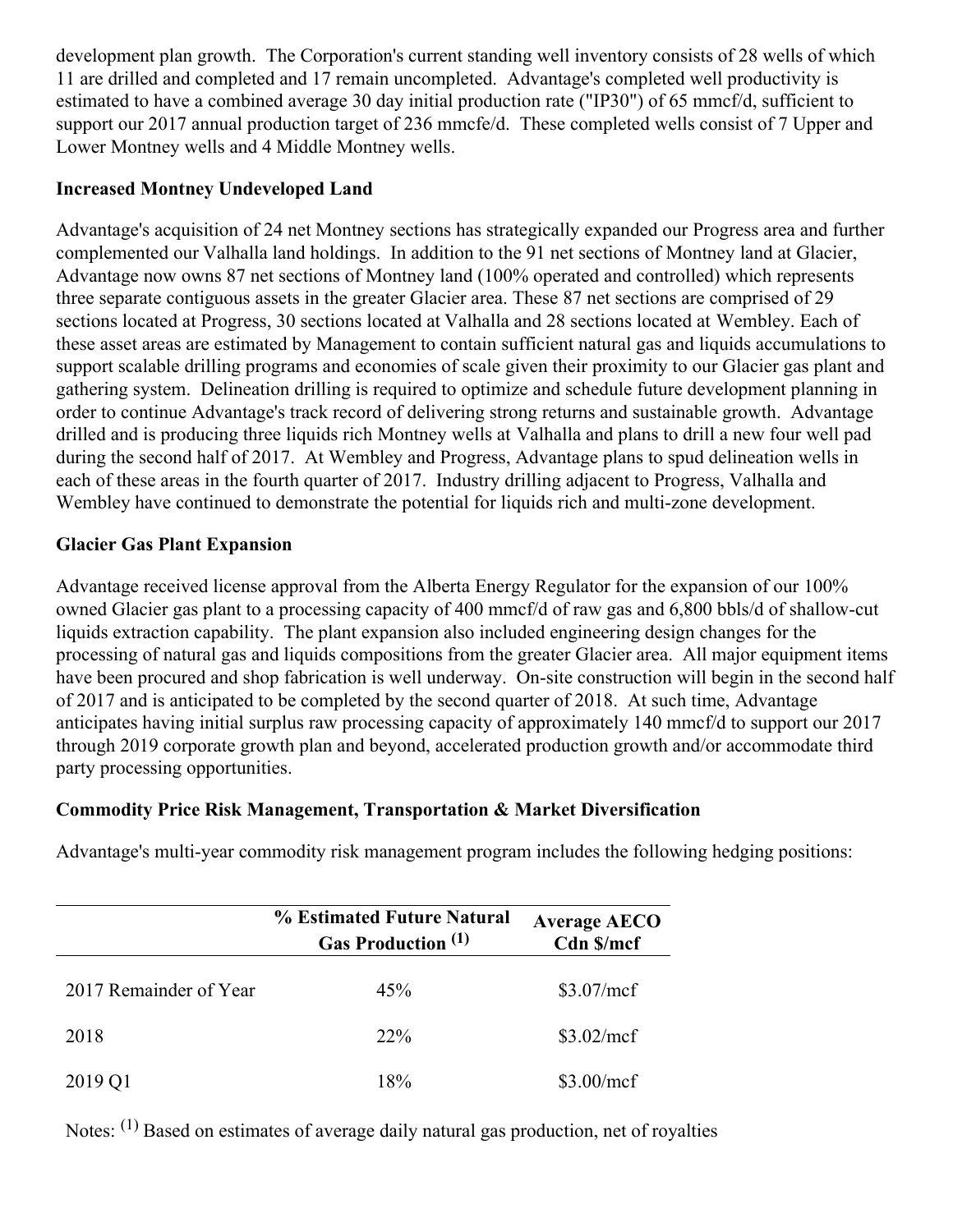Advantage has also secured Henry Hub to AECO basis differentials of US\$0.85/mcf on 25,000 mcf/d for calendar 2018 and US\$0.88/mcf on 50,000 mcf/d for calendar 2019.

In order to further diversify our markets, Advantage participated in TCPL's Mainline open season in the first quarter of 2017 and committed for firm transportation service of 55,600 GJ/d (52,800 mcf/d) from Empress, Alberta to the Dawn market in Southern Ontario. This firm service commitment is expected to be effective November 1, 2017 and represents approximately 20% of our targeted 2018 average annual production. The toll is \$0.77/GJ for a 10 year take-or-pay term that can be reduced at Advantage's option by up to 5 years, subject to the terms of the contract. The firm service is conditional on National Energy Board approval and is on an expedited approval timeline process.

On the intra-Alberta Nova Gas Transmission Ltd's ("NGTL") system, Advantage has secured increasing levels of firm sales gas transportation service of up to 308 mmcf/d which will satisfy 100% of the Corporation's annual production targets of 236 mmcfe/d, 272 mmcfe/d and 316 mmcfe/d for 2017, 2018 and 2019, respectively.

#### **Advantage's 2017 through 2019 Development Plan is On-Track**

Advantage is well positioned and on-track to continue executing on its 2017 through 2019 development plan which is expected to increase production by 56% to 316 mmcfe/d (52,670 boe/d) or 16% on an average annual basis.

**Advantage 2017 production is targeted to achieve an annual average rate of approximately 236 mmcfe/d with a range of 230 to 240 mmcfe/d.** Maintenance, turnaround and expansion activities based on TCPL's schedule and based on Advantage's schedule are expected during the second and third quarters of 2017 and have been previously incorporated into our annual production target and guidance. Advantage also expects NGTL's sales gas pipeline take-away capacity in the Upstream James River area will increase above historical levels in the fourth quarter of 2017.

Advantage's achievements in the first quarter of 2017 reinforced the Corporation's execution strength and the increase in our undeveloped Montney land holdings are expected to significantly supplement our Glacier future drilling inventory of over 1,100 locations and extend growth for decades to come.

#### **First Quarter 2017 Operating and Financial Highlights**

*(refer to summary table at the end of this release)*

**First quarter 2017 production was up 42% to a record 238 mmcfe/d (39,635 boe/d), representing a 34% increase on a per share basis**. Liquids production was up 175% to 1,151 bbls/d as compared to the first quarter of 2016. Production increased through the addition of new Montney wells and the utilization of additional processing capacity at our 100% owned Glacier gas plant.

**Operating costs in the first quarter of 2017 were reduced by 34% to \$0.23/mcfe (\$1.38/boe) compared to the same period of 2016.** This achievement was made possible due to continued efficiency improvements, streamlined equipment maintenance procedures and higher plant throughput. Total corporate cash costs were reduced 18% to \$0.89/mcfe as compared to the same period of 2016, including gas and liquids transportation. Total corporate cash costs includes royalties (\$0.10/mcfe), operating costs (\$0.23/mcfe), transportation (\$0.38/mcfe), cash general and administrative (\$0.10/mcfe), and cash finance expense (\$0.08/mcfe). (Note that natural gas transportation costs were previously deducted from revenue and are now included as an expense as of November 1, 2016. This has no impact on the Corporation's historical or go forward netbacks).

#### Funds from operations (cash flow) for the first quarter of 2017 was up 79% to \$54 million and up 71%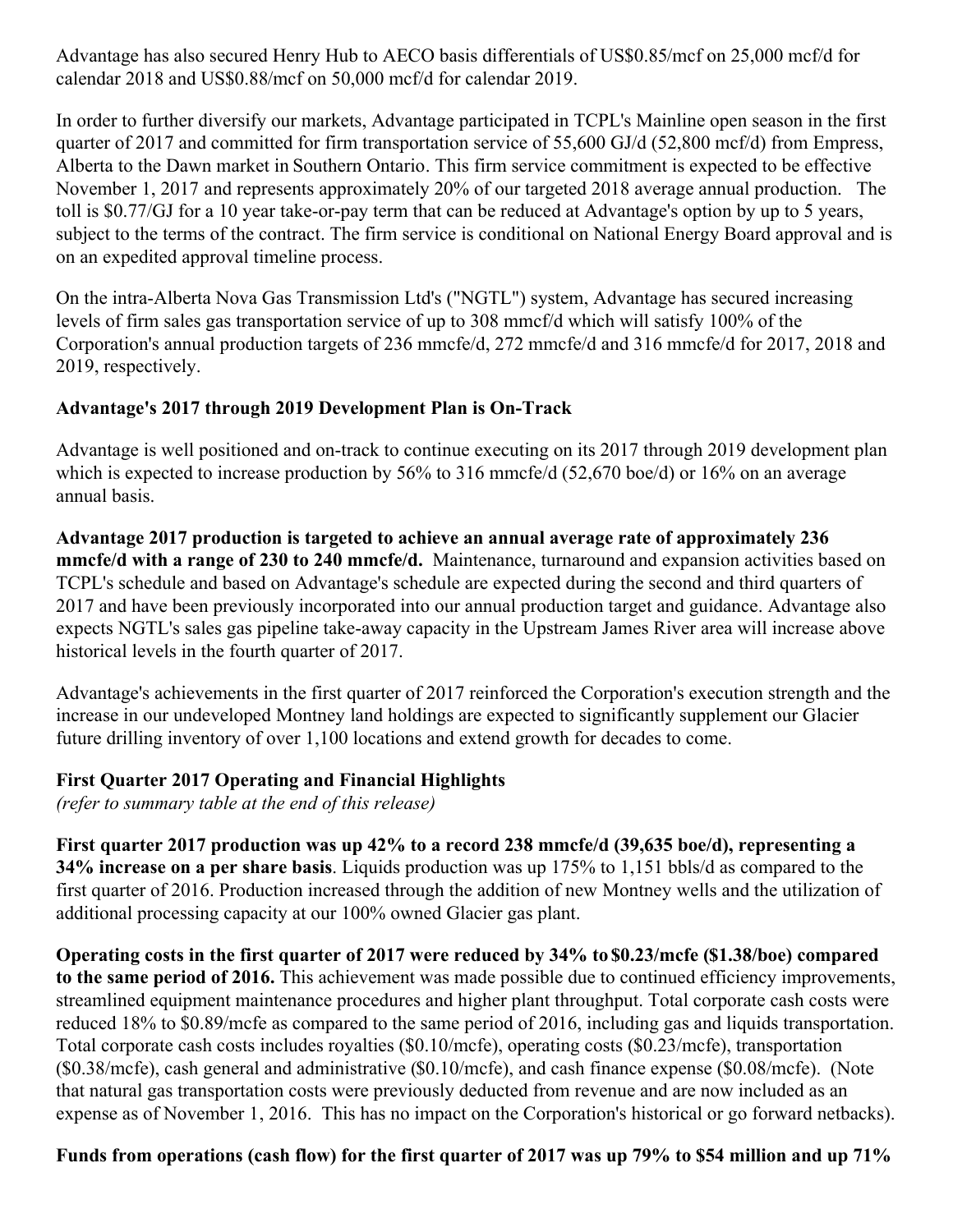**on a per share basis to \$0.29,** including hedging gains of \$5 million. Advantage's operating netback was \$2.70/mcfe (\$16.20/boe) and cash netback was \$2.52/mcfe (\$15.12/boe) which represents 74% of the realized sales price, including hedging.

#### **Net capital expenditures during the quarter were \$54 million and funded entirely through cash flow.**

**Total debt to trailing twelve-month cash flow was reduced to 0.8x at March 31, 2017.** This achievement was attained despite an average daily AECO natural gas price of \$2.38/mcf during the twelve-month trailing period. Total debt (including working capital deficit) as of March 31, 2017 was \$159 million.

**Subsequent to March 31, 2017, Advantage's Credit Facilities borrowing base was renewed at \$400 million**. Advantage's bank debt of \$148 million represents a 37% draw against Advantage's \$400 million borrowing base credit facility at the end of the first quarter of 2017.

#### **Interim Consolidated Financial Statements and MD&A**

The Corporation's unaudited condensed interim consolidated financial statements for the three months ended March 31, 2017 together with the notes thereto, and Management's Discussion and Analysis for the three months ended March 31, 2017 have been filed on SEDAR and with the SEC and are available on the Corporation's website at <http://www.advantageog.com/investors/financial-reports/2017-2>.

| <b>Financial and Operating Highlights</b>        |    | Three months ended<br>March 31 |              |         |  |
|--------------------------------------------------|----|--------------------------------|--------------|---------|--|
|                                                  |    | 2017                           |              | 2016    |  |
|                                                  |    |                                |              |         |  |
| Financial (\$000, except as otherwise indicated) |    |                                |              |         |  |
| Sales including realized hedging                 |    | 72,957                         | \$           | 41,625  |  |
| Funds from operations                            |    | 53,972                         | \$           | 30,236  |  |
| per share $^{(1)}$                               | \$ | 0.29                           | \$           | 0.17    |  |
| Net capital expenditures                         | \$ | 53,791                         | \$           | 44,736  |  |
| Working capital deficit <sup>(2)</sup>           | \$ | 10,895                         | \$           | 10,666  |  |
| <b>Bank</b> indebtedness                         | \$ | 147,781                        | $\mathbb{S}$ | 202,538 |  |
| Basic weighted average shares (000)              |    | 184,842                        |              | 174,479 |  |
| Operating                                        |    |                                |              |         |  |
| Daily Production                                 |    |                                |              |         |  |
| Natural gas (mcf/d)                              |    | 230,906                        |              | 164,618 |  |
| Liquids (bbls/d)                                 |    | 1,151                          |              | 418     |  |
| Total mcfe/ $d^{(3)}$                            |    | 237,812                        |              | 167,126 |  |
| Total boe/ $d^{(3)}$                             |    | 39,635                         |              | 27,854  |  |
| Average realized prices (including hedging)      |    |                                |              |         |  |
| Natural gas (\$/mcf)                             | \$ | 3.24                           | \$           | 2.70    |  |
| Liquids (\$/bbl)                                 | \$ | 53.73                          | \$           | 31.21   |  |
| Cash netbacks $(\frac{S}{m\epsilon}e)^{(3)}$     |    |                                |              |         |  |
| Natural gas and liquids sales                    | \$ | 3.17                           | \$           | 1.77    |  |
| Realized gains on derivatives                    |    | 0.24                           |              | 0.97    |  |
| Royalties                                        |    | (0.10)                         |              | (0.07)  |  |
| Operating expense                                |    | (0.23)                         |              | (0.35)  |  |
| Transportation expense <sup>(4)</sup>            |    | (0.38)                         |              | (0.01)  |  |

#### **First Quarter 2017 Operating & Financial Summary**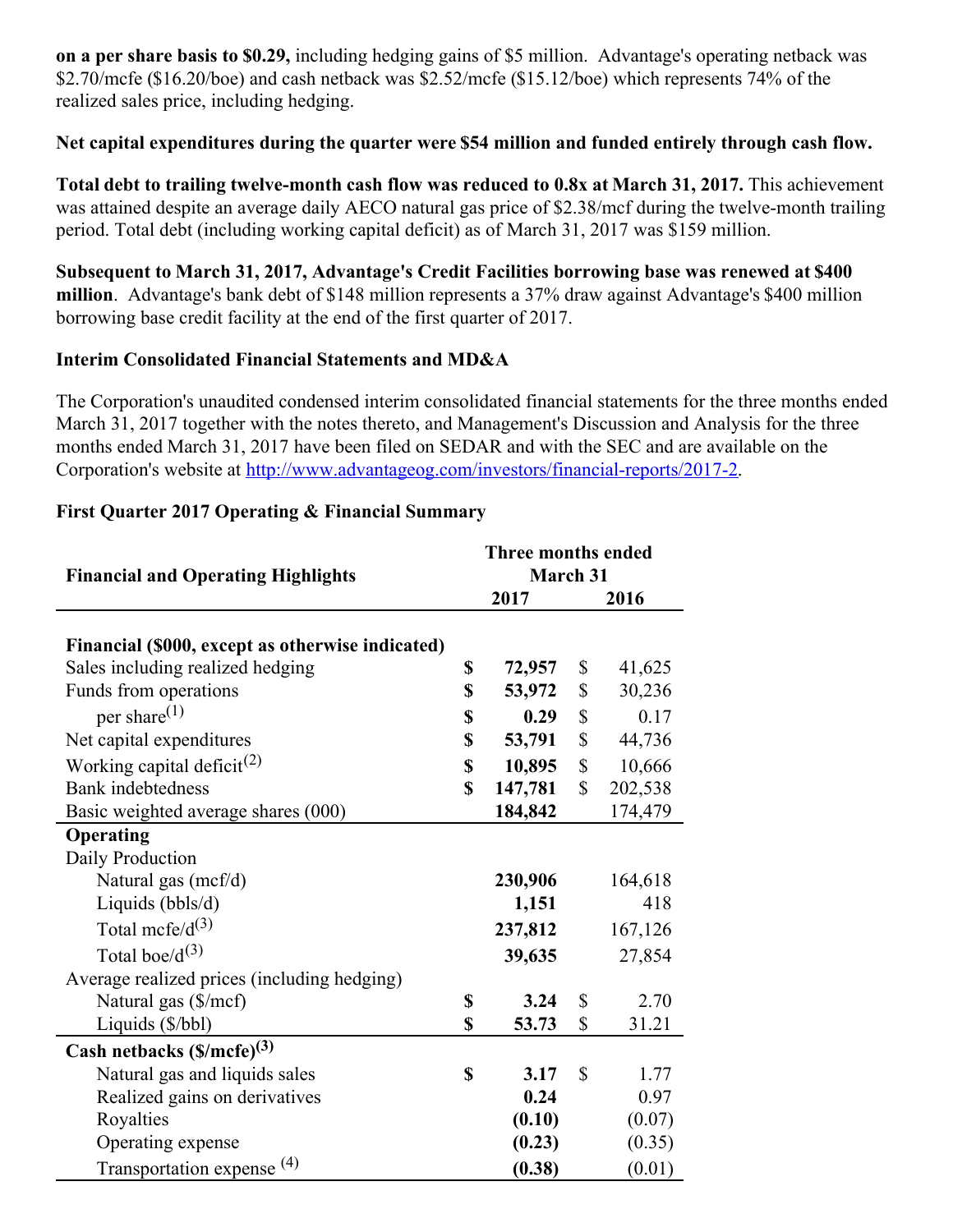| Operating netback          | 2.70   | 2.31   |
|----------------------------|--------|--------|
| General and administrative | (0.10) | (0.13) |
| Finance expense            | (0.08) | (0.19) |
| Cash netbacks              | 2.52   | 199    |

- (1) Based on basic weighted average shares outstanding.
- (2) Working capital deficit includes trade and other receivables, prepaid expenses and deposits, and trade and other accrued liabilities.
- (3) A boe and mcfe conversion ratio has been calculated using a conversion rate of six thousand cubic feet of natural gas equivalent to one barrel of liquids.
- (4) Commencing on November 1, 2016, Advantage requested that its gas marketing contract be modified to reflect natural gas transportation as a cost. Prior to November 1, 2016, Advantage's realized natural gas prices were reduced for natural gas transportation from the sales points to AECO. This change has no effect on funds from operations, cash netbacks, or net income; however, Advantage believes this is more instructive for our investors to compare cost structures going forward.

#### *Advisory*

*The information in this press release contains certain forward-looking statements, including within the meaning of the United States Private Securities Litigation Reform Act of 1995. These statements relate to future events or our future intentions or performance. All statements other than statements of historical fact may be forward-looking statements. Forward-looking statements are often, but not always, identified by the use of words such as "seek", "anticipate", "plan", "continue", "estimate", "guidance", "demonstrate", "expect", "may", "can", "will", "project", "predict", "potential", "target", "intend", "could", "might", "should", "believe", "would" and similar expressions and include statements relating to, among other things, the Corporation's plans to continue development of its Montney oil and natural gas resource contained within its land holdings and increase production, including the targeted amount of such production increase* to be achieved by 2019; the Corporation's drilling plans for 2017, including the anticipated number of wells to be drilled and completed and the expected timing thereof; the ability of TCPL to obtain the necessary *regulatory approvals for the sales gas transportation service, anticipated number of future drilling locations and the Corporation's focus on developing such locations including the number of locations to be developed and the expected timing thereof; the proposed expansion of Advantage's Glacier gas plant processing capacity, including the anticipated timing that construction will commence and be completed on the proposed expansion; the Corporation's belief that its firm sales gas transportation service will satisfy its annual production targets from 2017 to 2019; Advantage's estimated exposure to AECO prices in 2017; the Corporation's belief that its completed, standing wells will provide suf icient field production capability to increase annual production to its 2017 production target, including the amount of such production target; anticipated commodity prices; Advantage's future hedging positions; the Corporation's belief that taking a disciplined approach to managing commodity price risk for 2018 and beyond will be prudent as supply and demand fundamentals are expected to remain volatile; and other matters. Advantage's actual decisions, activities, results, performance or achievement could dif er materially from those expressed in, or implied by, such forward-looking statements and accordingly, no assurances can be given that any of the events* anticipated by the forward-looking statements will transpire or occur or, if any of them do, what benefits that *Advantage will derive from them.*

*These statements involve substantial known and unknown risks and uncertainties, certain of which are beyond Advantage's control, including, but not limited to: changes in general economic, market and business conditions; industry conditions; impact of significant declines in market prices for oil and natural gas;*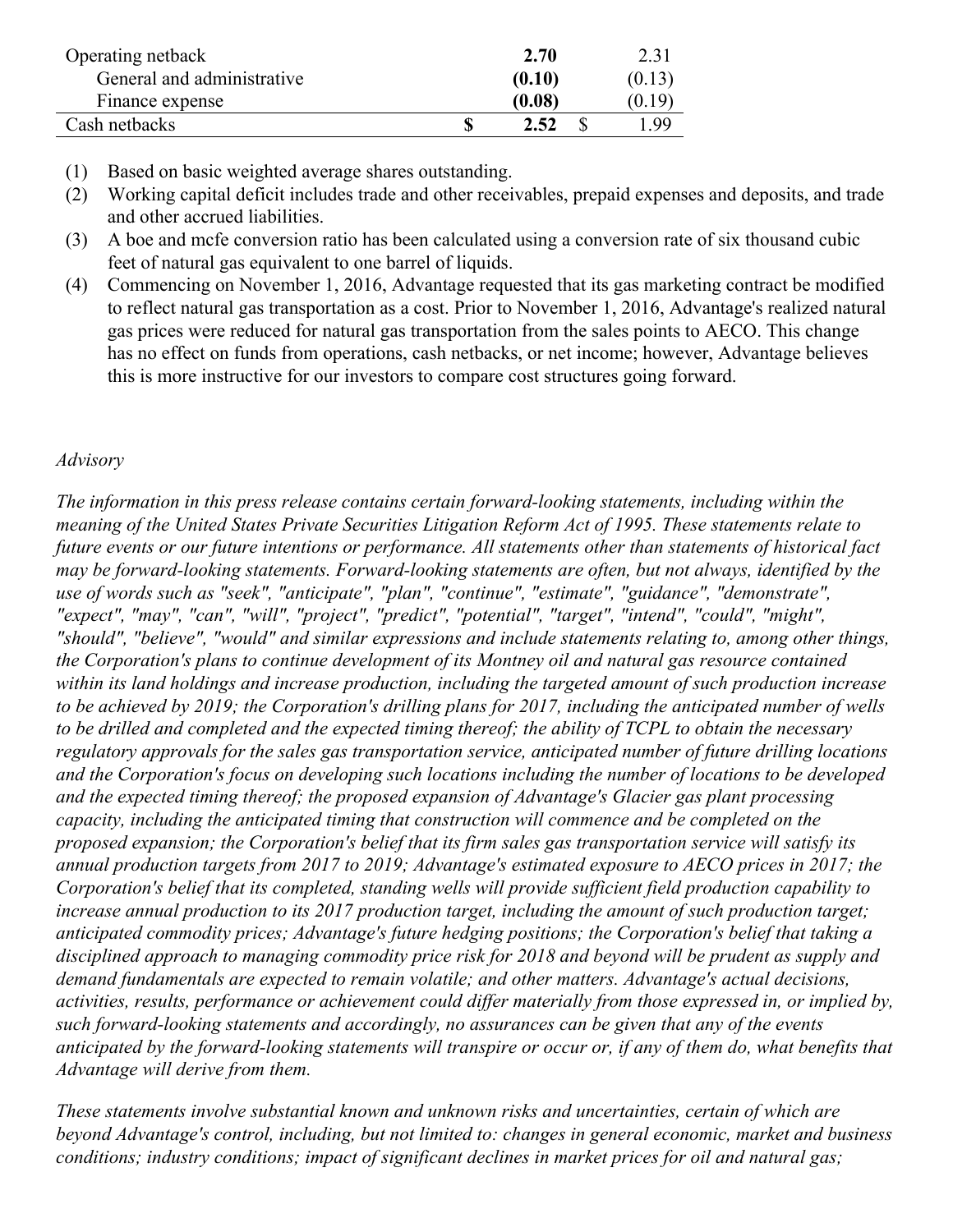*actions by governmental or regulatory authorities including increasing taxes and changes in investment or* other regulations; changes in tax laws, royalty regimes and incentive programs relating to the oil and gas *industry; the ef ect of acquisitions; Advantage's success at acquisition, exploitation and development of reserves; unexpected drilling results; changes in commodity prices, currency exchange rates, capital expenditures, reserves or reserves estimates and debt service requirements; the occurrence of unexpected events involved in the exploration for, and the operation and development of, oil and gas properties, including hazards such as fire, explosion, blowouts, cratering, and spills, each of which could result in substantial damage to wells, production facilities, other property and the environment or in personal injury; changes or fluctuations in production levels; delays in anticipated timing of drilling and completion of wells; delays in completion of the expansion of the Glacier gas plant; lack of available capacity on pipelines; individual well productivity; competition from other producers; the lack of availability of qualified personnel or management; credit risk; changes in laws and regulations including the adoption of new environmental laws and regulations and changes in how they are interpreted and enforced; our ability to comply with current and future environmental or other laws; stock market volatility and market valuations; liabilities inherent in oil and natural gas operations; uncertainties associated with estimating oil and natural gas reserves; competition for, among other things, capital, acquisitions of reserves, undeveloped lands and skilled personnel; incorrect assessments of the value of acquisitions; geological, technical, drilling and processing problems and other dif iculties in producing petroleum reserves; ability to obtain required approvals of regulatory authorities; and ability to access suf icient capital from internal and external sources. Many of these risks and uncertainties and additional risk factors are described in the Corporation's Annual Information Form dated March 2, 2017 which is available at [www.Sedar.com](http://www.sedar.com) and [www.advantageog.com](http://www.advantageog.com). Readers are also referred to risk factors described in other documents Advantage files with Canadian securities authorities.*

*With respect to forward-looking statements contained in this press release, Advantage has made assumptions regarding, but not limited to: timing of regulatory approvals, conditions in general economic and financial markets; ef ects of regulation by governmental agencies; current and future commodity prices and royalty regimes; future exchange rates; royalty rates; future operating costs, cash costs and liquids transportation* costs; frac stages per well; lateral lengths per well; well costs; availability of skilled labor; availability of *drilling and related equipment; timing and amount of capital expenditures; the impact of increasing* competition; the price of crude oil and natural gas; that the Corporation will have sufficient cash flow, debt *or equity sources or other financial resources required to fund its capital and operating expenditures and requirements as needed; that the Corporation's conduct and results of operations will be consistent with its expectations; that the Corporation will have the ability to develop the Corporation's properties in the manner currently contemplated; available pipeline capacity; that the Corporation will be able to complete the expansion and increase capacity at the Glacier gas plant; that Advantage's production will increase; current or, where applicable, proposed assumed industry conditions, laws and regulations will continue in* effect or as anticipated; and that the estimates of the Corporation's production and reserves volumes and the *assumptions related thereto (including commodity prices and development costs) are accurate in all material respects. Production estimates contained herein for the years ended December 31, 2017, 2018 and 2019 are expressed as anticipated average production over the calendar year. In determining anticipated production for the years ended December 31, 2017, 2018 and 2019 Advantage considered historical drilling, completion and production results for prior years and took into account the estimated impact on production of the Corporation's 2017, 2018 and 2019 expected drilling and completion activities.*

*Management has included the above summary of assumptions and risks related to forward-looking information in order to provide shareholders with a more complete perspective on Advantage's future operations and such information may not be appropriate for other purposes. Advantage's actual results, performance or achievement could dif er materially from those expressed in, or implied by, these forwardlooking statements and, accordingly, no assurance can be given that any of the events anticipated by the*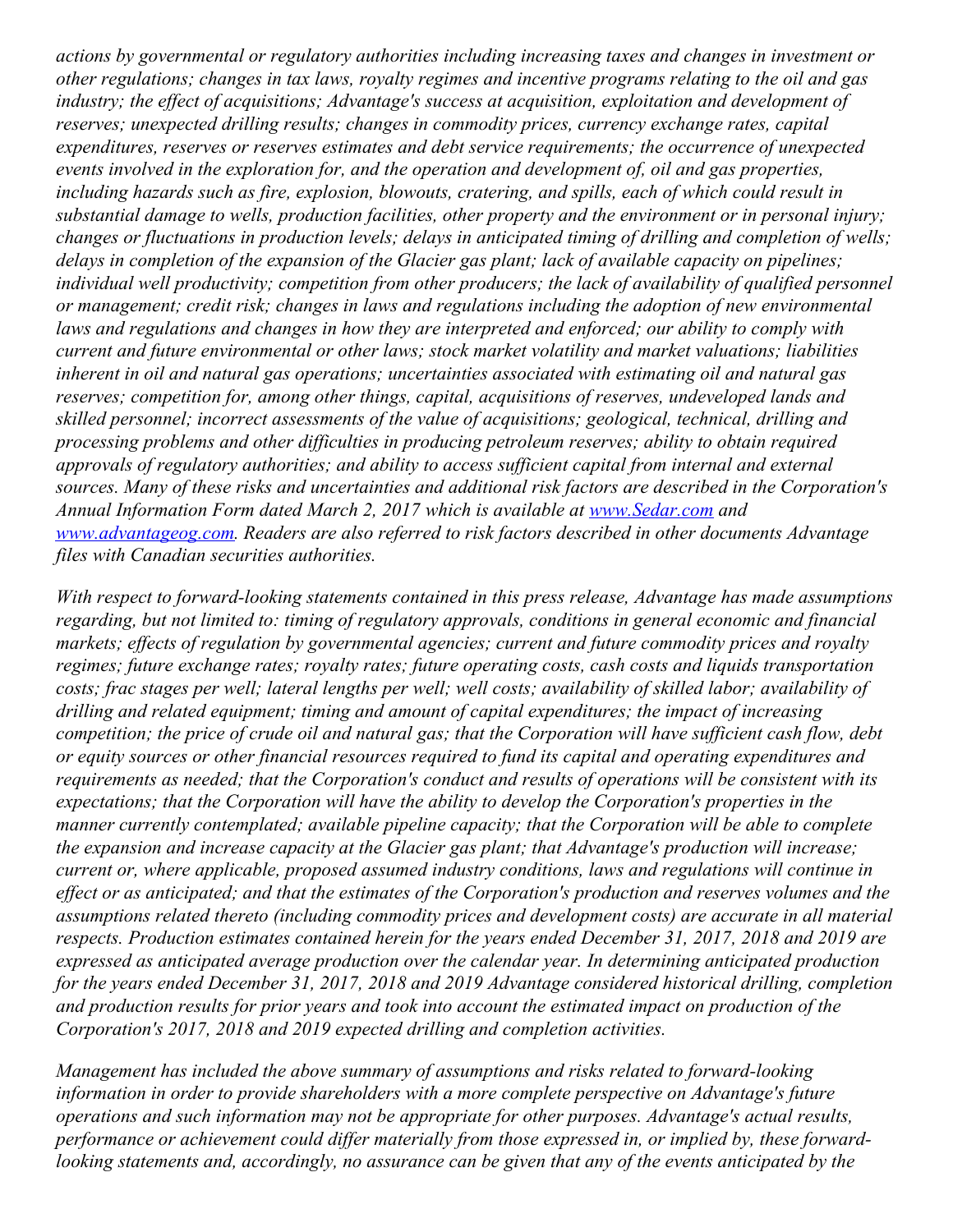forward-looking statements will transpire or occur, or if any of them do so, what benefits that Advantage will derive there from. Readers are cautioned that the foregoing lists of factors are not exhaustive. These forwardlooking statements are made as of the date of this press release and Advantage disclaims any intent or *obligation to update publicly any forward-looking statements, whether as a result of new information, future events or results or otherwise, other than as required by applicable securities laws.*

*This press release contains a number of oil and gas metrics, including operating netback, and reserve additions, which do not have standardized meanings or standard methods of calculation and therefore such* measures may not be comparable to similar measures used by other companies and should not be used to *make comparisons. Such metrics have been included herein to provide readers with additional measures to evaluate the Corporation's performance; however, such measures are not reliable indicators of the future performance of the Corporation and future performance may not compare to the performance in previous periods and therefore such metrics should not be unduly relied upon. Management uses these oil and gas metrics for its own performance measurements and to provide securityholders with measures to compare Advantage's operations over time. Readers are cautioned that the information provided by these metrics, or* that can be derived from the metrics presented in this news release, should not be relied upon for investment *or other purposes. Operating netback is calculated by adding natural gas and liquids sales with realized gains and losses on derivatives and subtracting royalty expense, operating expense and transportation expense.*

References in this press release to IP30 rates and other short-term production rates are useful in confirming the presence of hydrocarbons, however such rates are not determinative of the rates at which such wells will *commence production and decline thereafter and are not indicative of long term performance or of ultimate recovery. Additionally, such rates may also include recovered "load oil" fluids used in well completion stimulation. While encouraging, readers are cautioned not to place reliance on such rates in calculating the aggregate production of Advantage.*

Barrels of oil equivalent (boe) and thousand cubic feet of natural gas equivalent (mcfe) may be misleading, particularly if used in isolation. Boe and mcfe conversion ratios have been calculated using a conversion rate of six thousand cubic feet of natural gas equivalent to one barrel of oil. A boe and mcfe conversion ratio of 6 mcf: 1 bbl is based on an energy equivalency conversion method primarily applicable at the burner tip and does not represent a value equivalency at the wellhead. Given that the value ratio based on the current price of crude oil as compared to natural gas is significantly different from the energy equivalency of 6:1, utilizing *a conversion on a 6:1 basis may be misleading as an indication of value.*

*This press release discloses drilling locations in three categories: (i) proved locations; (ii) probable locations; and (iii) unbooked locations. Proved locations and probable locations are derived from the Corporation's most recent independent reserves evaluation as prepared by Sproule Associates Limited as of December 31, 2016 and account for drilling locations that have associated proved and/or probable reserves, as applicable. Of the 1,100 drilling locations disclosed in this press release, 793 are unbooked locations. Unbooked locations are internal estimates based on the Corporation's prospective acreage and an* assumption as to the number of wells that can be drilled per section based on industry practice and internal *review. Unbooked locations do not have attributed reserves. Unbooked locations have been identified by management as an estimation of our multi-year drilling activities based on evaluation of applicable geologic, seismic, engineering, production and reserves information. There is no certainty that the Corporation will* drill all unbooked drilling locations and if drilled there is no certainty that such locations will result in *additional oil and gas reserves, resources or production. The drilling locations on which Advantage actually drills wells will ultimately depend upon the availability of capital, regulatory approvals, seasonal restrictions, oil and natural gas prices, costs, actual drilling results, additional reservoir information that is obtained and other factors. While certain of the unbooked drilling locations have been derisked by drilling existing wells in relative close proximity to such unbooked drilling locations, other unbooked drilling*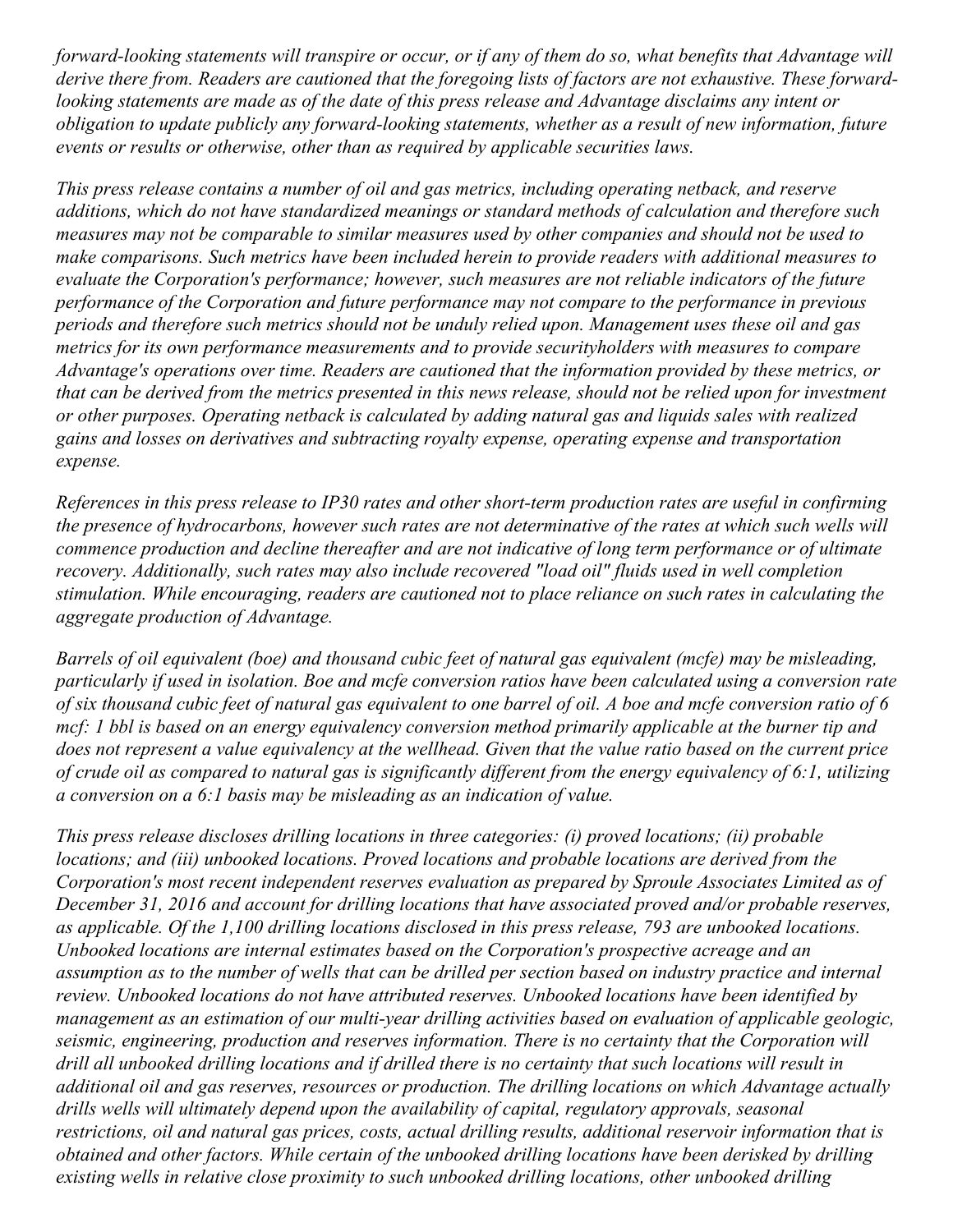*locations are farther away from existing wells where management has less information about the* characteristics of the reservoir and therefore there is more uncertainty whether wells will be drilled in such locations and if drilled there is more uncertainty that such wells will result in additional oil and gas reserves, *resources or production.*

*The Corporation discloses several financial measures that do not have any standardized meaning prescribed under International Financial Reporting Standards ("IFRS"). These financial measures include operating* netbacks, cash netbacks, surplus cash and total debt to trailing cash flow ratio. Cash netbacks are dependent on the determination of funds from operations and include the primary cash sales and expenses on a per *mcfe basis that comprise funds from operations. Total debt to trailing cash flow ratio is calculated as indebtedness under the Corporation's credit facilities plus working capital deficit divided by funds from operations for the prior twelve month period. Management believes that these financial measures are useful supplemental information to analyze operating performance and provide an indication of the results generated by the Corporation's principal business activities. Investors should be cautioned that these* measures should not be construed as an alternative to net income or other measures of financial performance *as determined in accordance with IFRS. Advantage's method of calculating these measures may dif er from other companies, and accordingly, they may not be comparable to similar measures used by other companies. Please see the Corporation's most recent Management's Discussion and Analysis, which is available at [www.sedar.com](http://www.sedar.com) and [www.advantageog.com](http://www.advantageog.com) for additional information about these financial measures, including a reconciliation of funds from operations to cash provided by operating activities.The following abbreviations used in this press release have the meanings set forth below.*

*This press release and, in particular the information in respect of the Corporation's prospective cash flow debt to trailing cash flow ratio, may contain future oriented financial information ("FOFI") within the meaning of applicable securities laws. The FOFI has been prepared by management to provide an outlook of the Corporation's activities and results and may not be appropriate for other purposes. The FOFI has been prepared based on a number of assumptions including the assumptions discussed above. The actual results of* operations of the Corporation and the resulting financial results may vary from the amounts set forth herein, *and such variations may be material. The Corporation and management believe that the FOFI has been prepared on a reasonable basis, reflecting management's best estimates and judgments. FOFI contained in* this press release was made as of the date of this press release and the Corporation disclaims any intention or obligations to update or revise any FOFI contained in this press release, whether as a result of new *information, future events or otherwise, unless required pursuant to applicable law.*

| bbls/d  | barrels per day                                                                                   |
|---------|---------------------------------------------------------------------------------------------------|
|         | barrels of oil equivalent of natural gas, on the basis of one barrel of oil or NGLs for six       |
| boe     | thousand cubic feet of natural gas                                                                |
| boe/d   | barrels of oil equivalent per day                                                                 |
| GJ      | gigajoule                                                                                         |
| GJ/d    | gigajoules per day                                                                                |
| mcf     | thousand cubic feet                                                                               |
| mcf/d   | thousand cubic feet per day                                                                       |
|         | thousand cubic feet equivalent on the basis of six thousand cubic feet of natural gas for one     |
| mcfe    | barrel of oil or NGLs                                                                             |
|         | thousand cubic feet equivalent per day on the basis of six thousand cubic feet of natural gas for |
| mcfel   | one barrel of oil or NGLs                                                                         |
| mmcf/d  | million cubic feet per day                                                                        |
| mmcfe/d | million cubic feet equivalent per day                                                             |